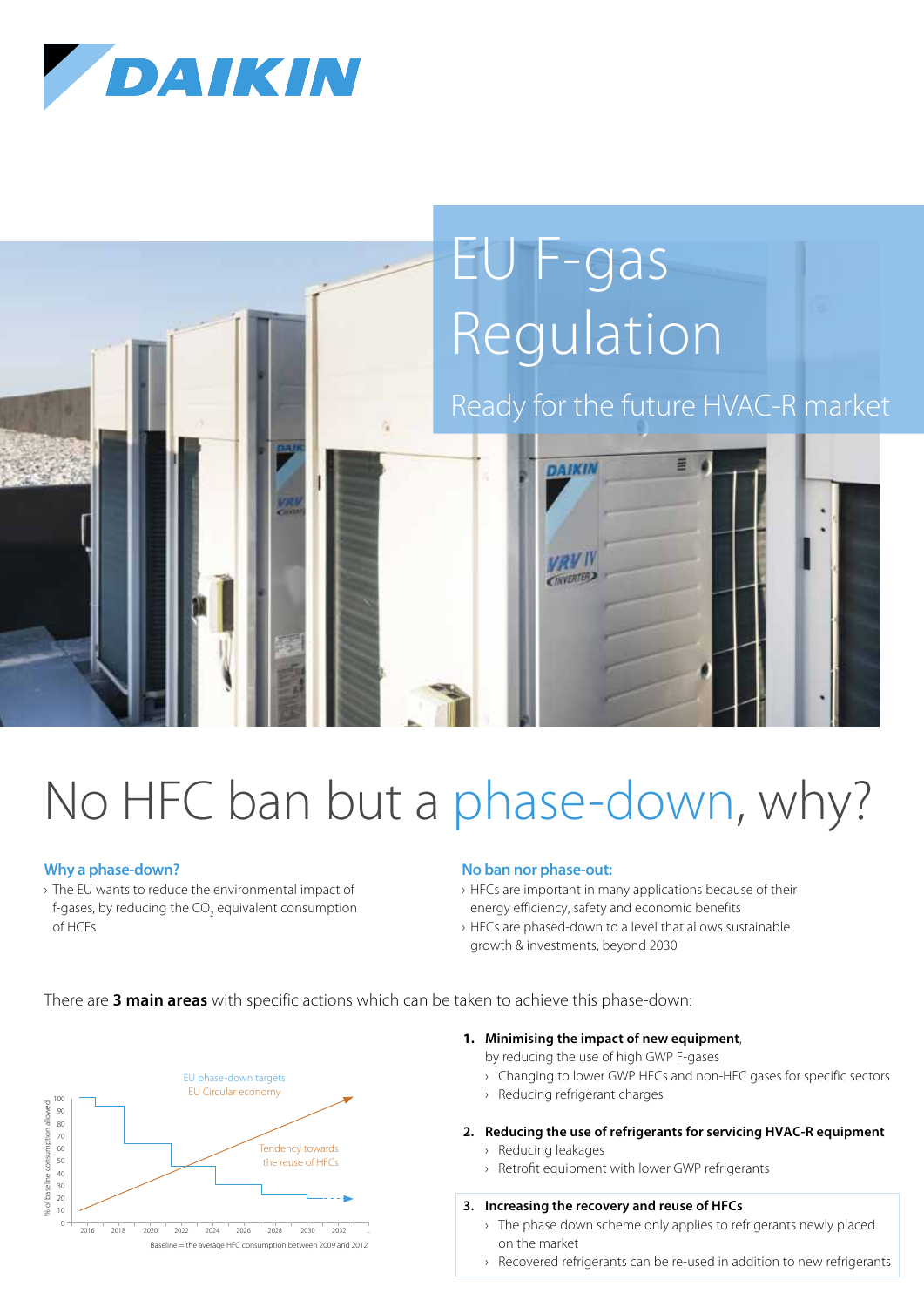# Why is the target expressed in CO<sub>2</sub> equivalents?

The phase-down targets are expressed in CO<sub>2</sub> equivalents [= kg x GWP] and are not refrigerant-specific. **The legislation doesn't ban any specific refrigerant completely. This means that there is no doubt that the relevant refrigerants**  will be available during any equipment's lifetime (e.g. R-410A for DX systems).

## Where does the main HFC contribution come from?



#### No general ban on refrigerants, but some applications have GWP limits

Examples of the GWP limits in the HVAC-R sector  $\blacktriangleright$  Daikin already has the answer today!

#### **GWP limits in new applications**

- **Single split air conditioners with a refrigerant charge below 3kg**
- › GWP limit of 750 from 2025
- › **Daikin's market-leading action**, switching from R-410A to R-32 (GWP 675)
- › Portable air conditioners GWP limit: 150



#### **No limit on single split above 3kg No limit on multi split/VRV systems**

#### **Stationary refrigeration equipment**

- › From 2020: a ban on refrigerants with GWP > 2,500
- › From 2022: GWP limit of 150 on multipack centralized refrigeration systems for commercial use with a capacity of 40 kW or more
- › Except for cascade systems where the primary refrigerant circuit has a GWP limit of < 1,500

#### **GWP limits on servicing installations**

#### **No Service ban for heating sector No Service ban for A/C sector**



**Service ban for all stationary refrigeration equipment with refrigerant charge > 40 TCO2 eq (e.g. R-404A system** ≥ **10kg)**

- › Use of recycled refrigerant allowed until 01/01/2030
- › Use a low GWP refrigerant to replace existing refrigerant (e.g. Daikin: use R-407H to replace R-404A)

Some product bans or GWP limits also apply to fridges, freezers, aerosols, fire protection and other sectors.

#### **Daikin's alternatives for 75kW MT**

- a. Use 2 x Daikin ZEAS condensing units of 20HP (<40kW) with R-410A
- b. Use a TEWIS Booster rack of 75kW MT with R-744 (CO<sub>2</sub>)
- c. Use a TEWIS cascade system with R-134a in primary circuit and CO<sub>2</sub> for MT/LT circuit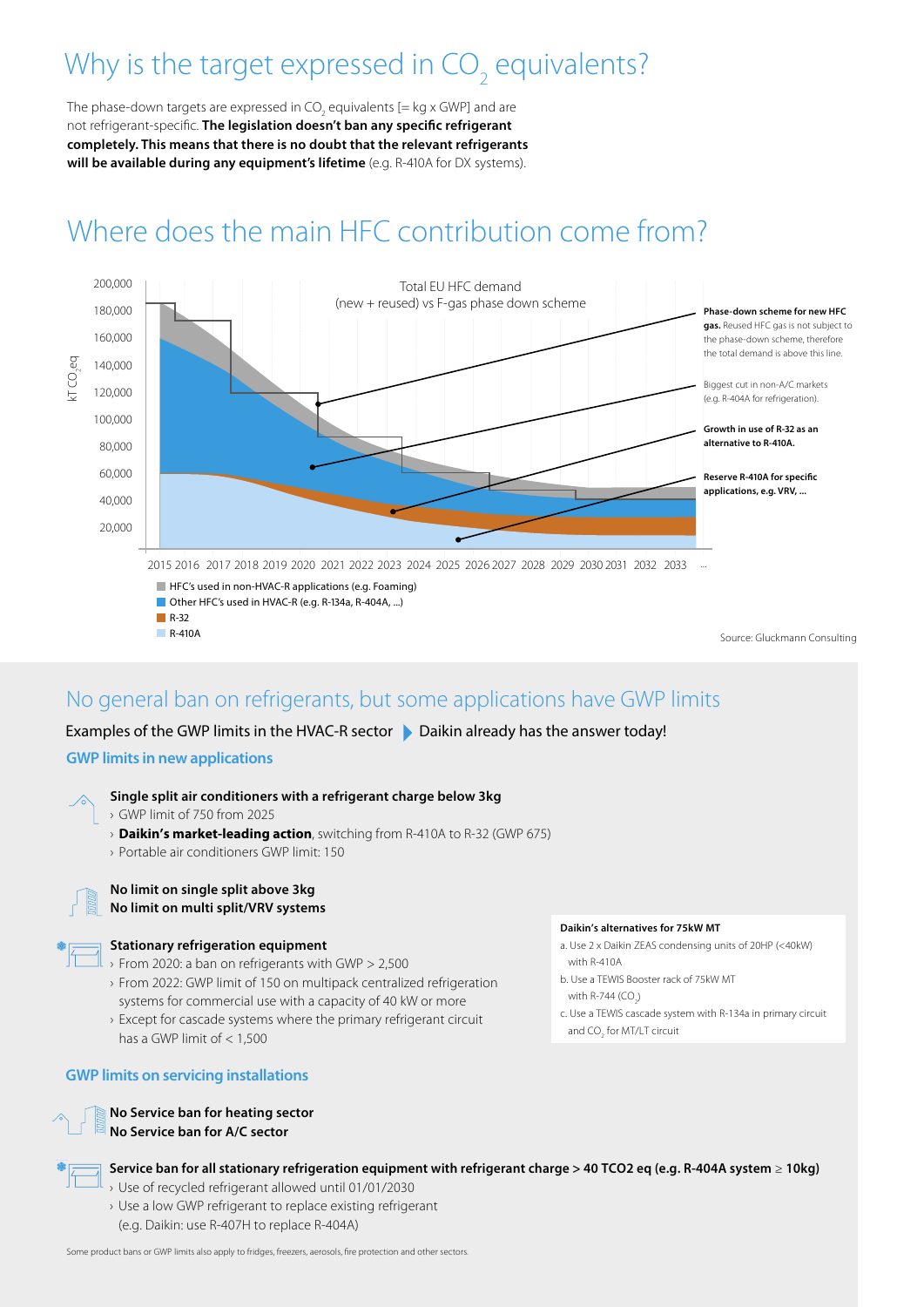### Daikin's challenge for achieving a sustainable refrigerant and equipment lifecycle

In addition to refrigerant selection, the way in which a refrigerant is managed through its lifecycle, including recovery and reclamation, is also very important. And while we strongly support the Kigali amendment, and the effort to phase down CO<sub>2</sub> eq consumption, GWP is not the only measurement for

evaluating refrigerants, even within this framework. A comprehensive approach, including leakage prevention and recovery and reclamation is required. We will also continue to improve the energy efficiency of each of our products to reduce their overall environmental footprint.



Cf. DAIKIN's refrigerant policy (public since 2015)